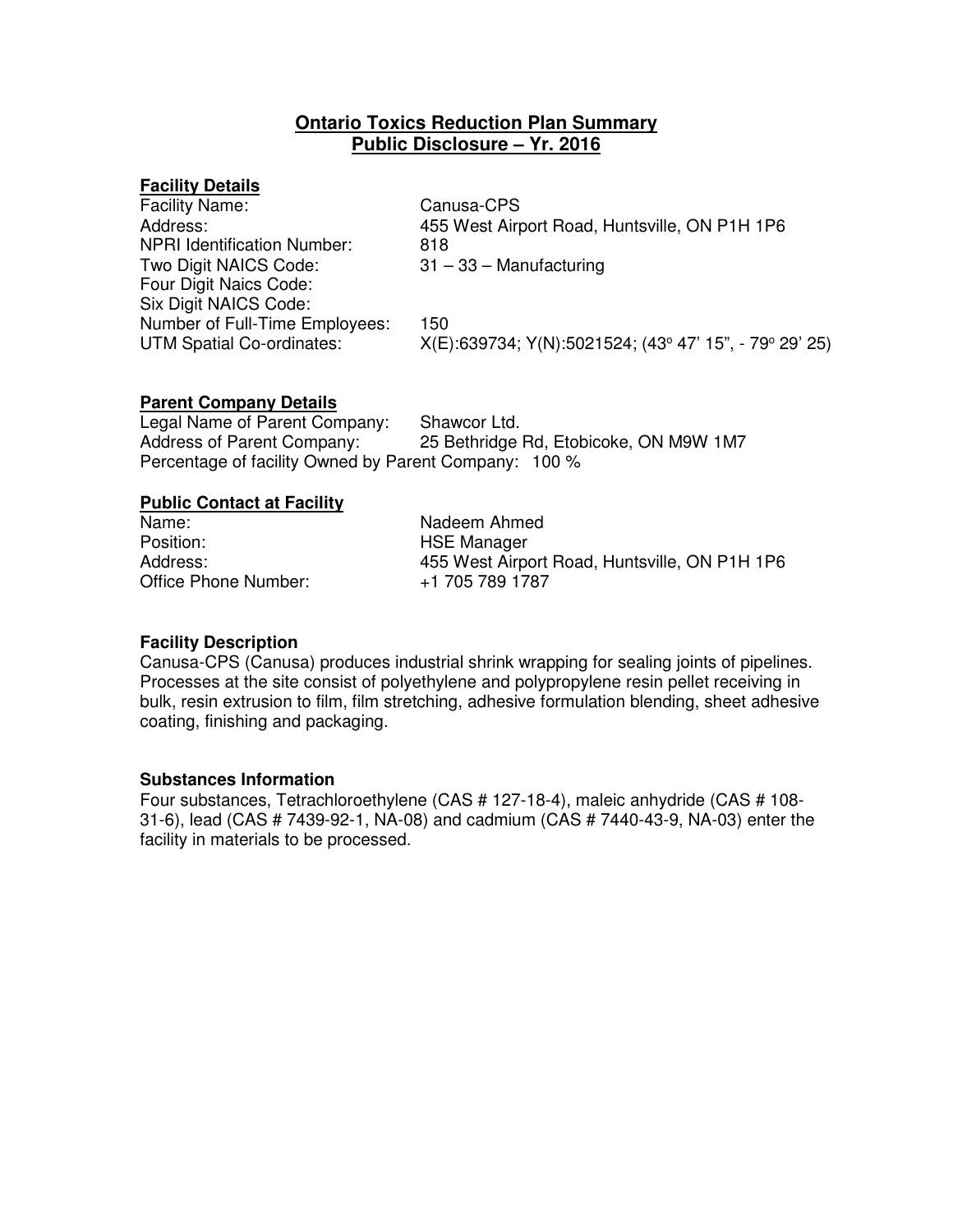# **Substance Accounting Details**

| <b>Process Type</b>                    | Tetrachloroethylene (CAS #<br>$127-18-4)$<br>(tonnes/yr) |                 |                          | <b>Maleic Anhydride (CAS #</b><br>$108-31-6$<br>(tonnes/yr) |                 |                          |
|----------------------------------------|----------------------------------------------------------|-----------------|--------------------------|-------------------------------------------------------------|-----------------|--------------------------|
|                                        | 2016                                                     | 2015            | <b>Difference</b><br>(%) | 2016                                                        | 2015            | <b>Difference</b><br>(%) |
| Enters                                 | $>10$ to<br>100                                          | $>10$ to<br>100 | $-27.1$                  | $>10$ to<br>100                                             | $<$ 10          | N/A                      |
| Created                                | 0                                                        | 0               |                          | 0                                                           | 0               |                          |
| Destroyed or<br>Transformed            | 0                                                        | $\Omega$        |                          | $\Omega$                                                    | 0               |                          |
| Released, Transferred<br>For Recycling | $>10$ to<br>100                                          | $>10$ to<br>100 | $-26.99$                 | $>0$ to 1                                                   | $>0$ to 1       | N/A                      |
| In product                             | $>0$ to 1                                                | $>1$ to<br>10   | $-48.95$                 | $>10$ to<br>100                                             | $>10$ to<br>100 | N/A                      |

Maleic Anhydride comparison is N/A as this is the first year for a report for this substance.

| <b>Process Type</b>                    | Lead (CAS # 7439-92-1,<br><b>NA-08)</b><br>(tonnes/yr) |           |                          | Cadmium (CAS # 7440-43-9,<br><b>NA-03)</b><br>(tonnes/yr) |           |                          |  |
|----------------------------------------|--------------------------------------------------------|-----------|--------------------------|-----------------------------------------------------------|-----------|--------------------------|--|
|                                        | 2016                                                   | 2015      | <b>Difference</b><br>(%) | 2016                                                      | 2015      | <b>Difference</b><br>(%) |  |
| <b>Enters</b>                          | $>0$ to 1                                              | $>0$ to 1 | $-77.3$                  | $>0$ to 1                                                 | $>0$ to 1 | $-50.22$                 |  |
| Created                                | 0                                                      | 0         |                          | 0                                                         | 0         |                          |  |
| Destroyed or<br>Transformed            | $\Omega$                                               | 0         |                          | 0                                                         | 0         |                          |  |
| Released, Transferred<br>For Recycling | $>0$ to 1                                              | $>0$ to 1 | $-95$                    | $>0$ to 1                                                 | $>0$ to 1 | -90                      |  |
| In product                             | $>0$ to 1                                              | $>0$ to 1 | $-77.64$                 | $>0$ to 1                                                 | $>0$ to 1 | $-50.03$                 |  |

# **Historical Comparison**

A review of the historical comparison indicates that, in general, calculated differences for uses and amounts in product resulted in a decrease from year 2015 to year 2016. Tetrachloroethylene decreased by 27%, Lead decreased by 77%, and Cadmium decreased by 50%. However, this reduction was entirely due to reduced production.

# **Reduction Plan Objectives and Targets:**

Canusa-CPS intends to reduce use of all toxic substances by at least 5% per volume of product manufactured over the next five years.

# **Reduction Options Under Consideration for Implementation:**

Canusa is continuing to research and test different adhesive formulations and processes for reduction opportunities.